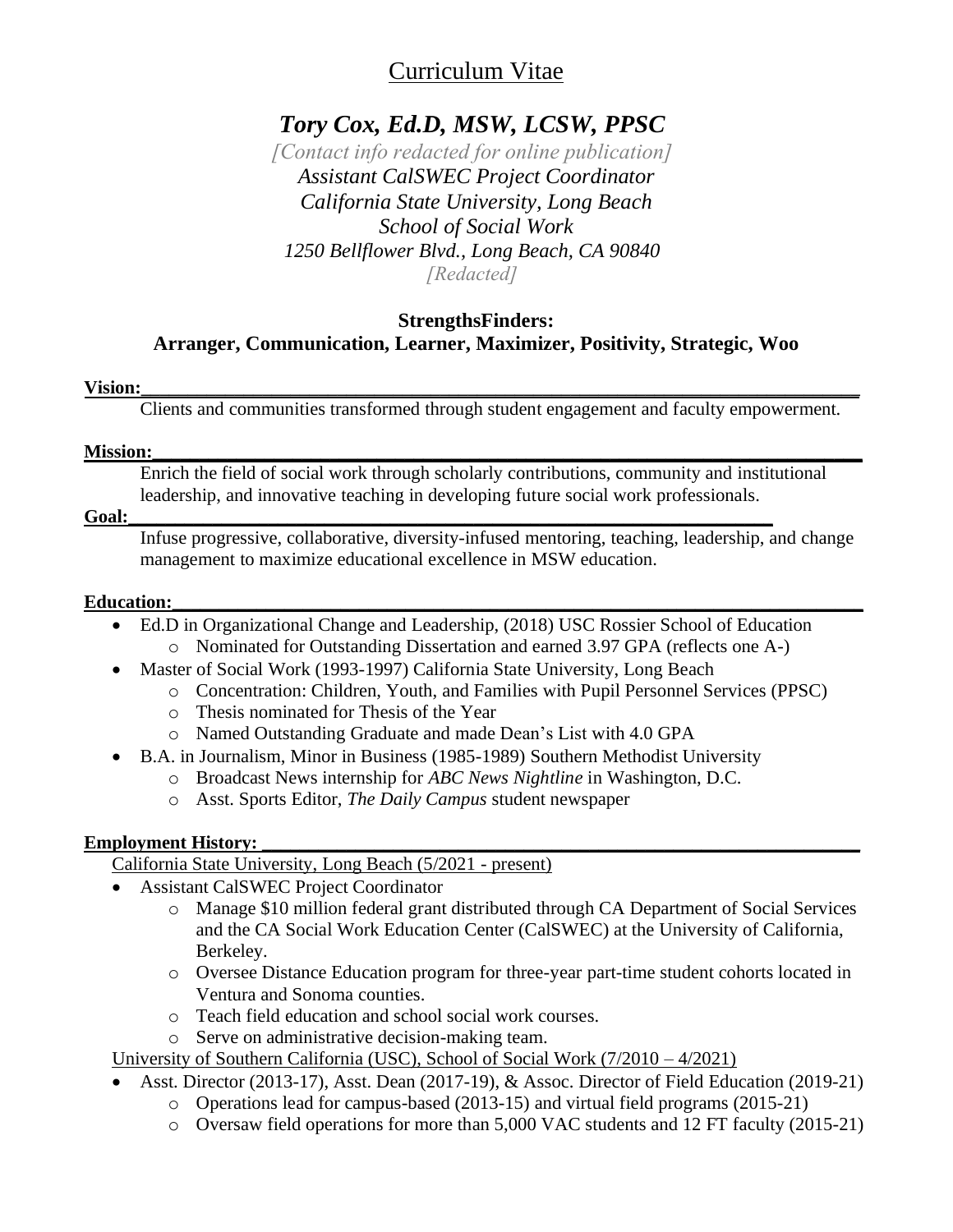- o Reduced number of VAC Field corrective yellow slips from USC President from 13 in previous five years to zero in subsequent six years as AD (2015-2021)
- o Instead of cancelling field, co-developed plan for placement team to place all summer 2020 students in hybrid opportunities, thus saving \$8-10 million in tuition
- o HR supervisor of 65 adjunct VAC FF & VAC Field Office Manager (2015-2021)
	- Managed down-sizing of adjunct pool from 65 in 2016 to 15 by summer, 2021.
- o Stabilized administrative liaison role to 2U placement team after 3 failures (2014-15)
- o Led changes in placement regions, removed regional class assignments, and created Peer Consult model to deliver information in real time to adjunct field faculty (2018-21)
- o Coordinated online field evaluation conversion for campus-based and VAC (201/ 2015)
- o Oversaw annual field operations for 1,100 ground students and 20 FT faculty (2013-15)
- Clinical Asst. Prof, (2010-2013) and Clinical Assoc. Prof., Field Education (2013-present)
	- o Taught 15 Integrative Seminar & Leadership courses; Liaised 231 student interns
	- o Student evaluations consistently higher than university, college, and department averages
	- o Co-Chair of Foundation Year Placement Committee (2010-13)
	- o Co-Lead Instructor for Field Practica SW 586a/b and SW 686a/b (2011-13)
- Vice Chair, Social Change & Innovation Department (2014-2018)
	- o Inaugurated SCI Dept. field education vice chair and co-led department for four years
	- o Co-PI on CSWE Policy in Field Education grant with Renee Smith-Maddox
	- o Co-authored school's Commitment to Racial and Social Justice (2015)
- Field Coordinator: Community, Organization, Planning and Administration (2010-13) & Social Work & Business in a Global Society Concentration (2013-2015)
	- o Active in developing more than 210 new SW&B, COPA, and Foundation Year agencies for MSW internships (2010-present)
	- o Co-Developed Non-Traditional Social Work internship placements (2010-2015)

California State University, Long Beach (CSULB) (1/2007 – 6/2010)

- Part-time faculty, Saturday, and evening courses
	- o Taught 11 courses for graduates and undergraduates on Communities and Institutions, Generic Social Work Practice, Group Intervention, and Social Work Administration
	- o Perfect student evaluations in two courses
	- o "Excellent" annual evaluations of contributions by Department Director

Long Beach Unified School District (LBUSD) (8/1998 – 6/2010)

- School Social Worker (1998-2003) & Lead School Social Worker (2004-2010)
	- o Provided school social work services to LBUSD elementary school children and families
	- o MSW Intern Field Instructor for 23 interns (2000-2010)
	- o Crisis Response Team member (2000-2010)
	- o Grant writer/director for federal grant, "C²: Community Connections" (2003-2007)
- Practice of Love Counseling Agency (2003 2007)
- Child and Family Therapist
	- o Provided therapeutic counseling services for children, youth, and families
	- o Successful closure of 74% of cases

YMCA of Greater Long Beach (1997 – 1998)

- Director, Stevenson-YMCA Community School
	- o Created grant-funded program built on collaborations between the university, school district, community agencies, and parents that provided before-school recreation for students, involvement opportunities and workshops for parents, after-school programming for students, and teacher-led clubs that enhanced academic subjects
	- o Created Community School during planning phase and first year of program

o Presented program at Community School forum, Fordham University, New York (1998) Carson Child Guidance, Carson, CA (1995 – 1996)

• Intern through CSULB and Los Angeles Unified School District (LAUSD) partnership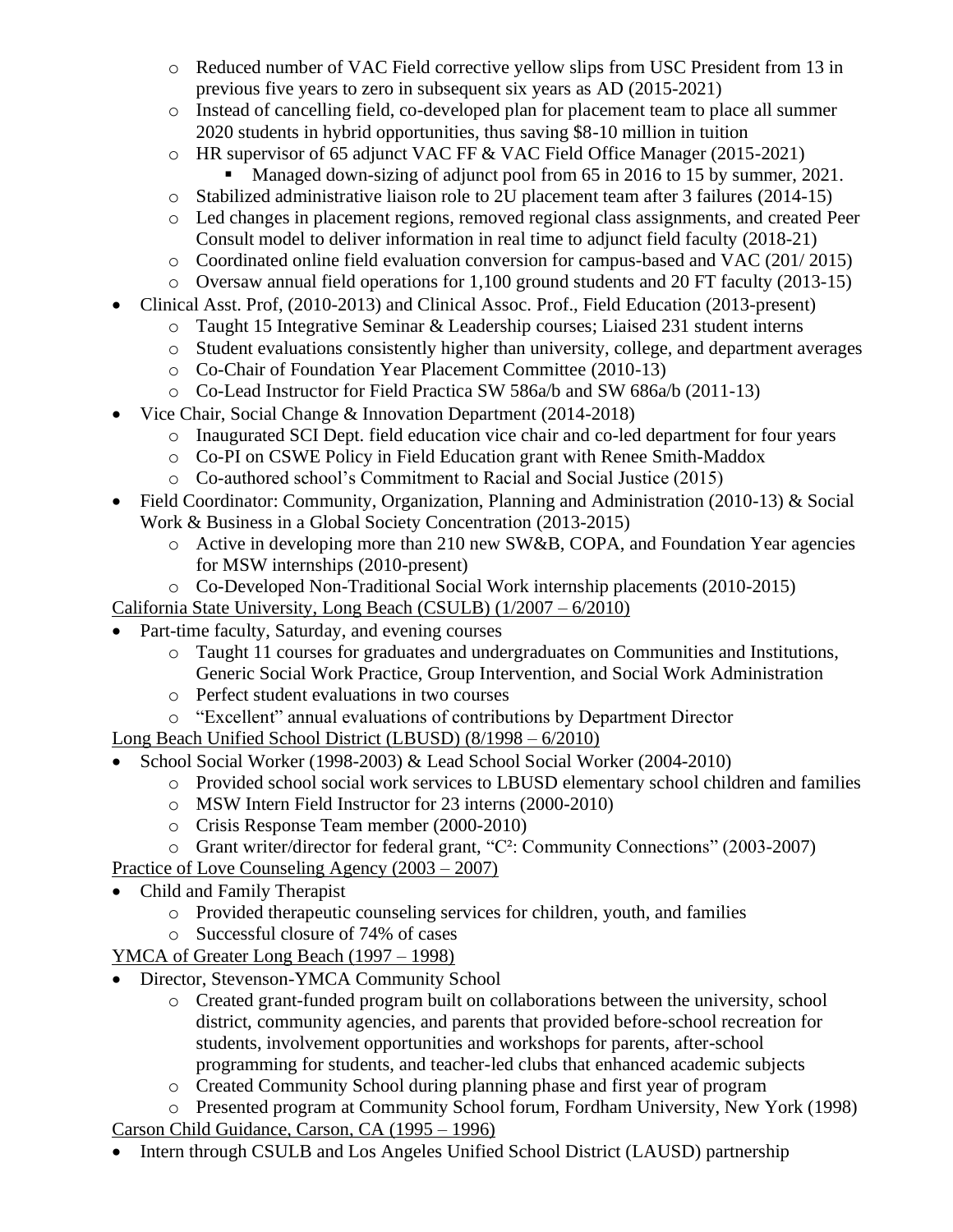- o School social work intern at two schools, Leapwood E.S. and Curtiss M.S.
- o Provided crisis intervention services after on-campus murder of armored vehicle officer Orange County Health Care Agency, Children and Youth Services (1994 – 1995)
- Intern through CSULB and Orange County Mental Health Agency partnership
- o Provided counseling services and AB 3632 reports for referred youth from local schools Ettie Lee Homes for Youth (1991 – 1997)
- Line staff (1991), Lead Recreation Specialist (1991-1997), & Foster Care Social Worker (1997)
	- $\circ$  Developed outdoor recreation enrichment program for youth ages 6-18 in group homes o Trained and supported foster parents while counseling and managing caseload

*The Dallas Morning News* (1987 – 1990)

• Reporter: education, human interest, weather, obituaries, Plano Bureau

# **Scholarly Activities:**

- Author and Co-Author  $(1997 2021)$ 
	- o **Cox, T.,** Clayton, A., Caliboso Soto, S., Wobbe-Veit, L., & Alvarez, M.E. (Eds.) (in process). *Emerging Models of School Social Work: How the 2020s are Impacting What We Do and How We Do It*. Oxford University Press.
	- o **Cox, T**., Caliboso Soto, S. & Monte, S. (2021). *Statement on Telehealth.* London, KY: School Social Work Association of America.
	- o **Cox, T**., Fitzgerald, T., & Alvarez, M. (Eds.) (2021). *The Art of Becoming Indispensable: What School Social Workers Need to Know in Their First Three Years of Practice* (in press). Oxford University Press.
	- o **Cox, T**. & Walkley, M. (2021). Trauma responsive schools: A collaborative and systemic approach to healthy student development (manuscript submitted for publication). In Franklin, C., Harris, M.B., & Fitzgerald, T. (in press) *The School Services Sourcebook: A Guide for School-Based Professionals.* New York: Oxford University Press.
	- o **Cox, T**., Fitzgerald, T., & Alverez, M. (in process). What new school social workers need to know in their first three years of practice. *Children & Schools Journal*.
	- o **Cox, T**., Supranovich, R., & Hsiao, S.C. (in process). Translating the grand challenges of social work in field education. In R.P. Maiden & E.L. Weiss (Eds.). Integrating the grand challenges content into the social work curricula and classroom.
	- o Caliboso-Soto, S., Hydon, M., Hsiao, S.C., **Cox, T**., & Supranovich, R. (in press). Building institutional capacity for field education during COVID 19: Implementing an evidence informed response to the public health crisis. *Professional Development: The International Journal of Continuing Social Work Education.*
	- o Singh, M. I.; Cislowski, R.; Wobbe-Veit, L.; Cardinal, L.; & **Cox, T.** An urgent response to a pandemic: Meeting field education requirements with experiential learning labs (manuscript submitted for publication). *Journal of Social Work Education*.
	- o Raines, J. C. & **Cox, T**. The process of ethical decision making in school social work: The case for confidentiality. In Massat, C. R., Kelly, M., & Constable, R. T. (in press). *School social work: Practice, policy, & research*. Lyceum Books, Inc.
	- o **Cox, T.** & Shaffer, G. L. (in press). Social work education: Field work. In *Encyclopedia of Social Work*. National Association of Social Workers.
	- o **Cox, T.**, Hsiao, S.C, & Pringle-Hornsby, E. (2019). From zero to 7,000: Creating a social work field placement program from the campus to the cloud. In R.P. Maiden (Ed.). *The transformation of social work education through virtual learning* (pp. 206-243). Cambridge Scholars Publishing: London.
	- o **Cox, T.**, & Whitney, E. (2018). A Conversation with Tory Cox. *Field Educator*, *8*(2).
	- o Aranda, M., Brooks, D., Olshansky, E., & **Cox, T.** (2018). *Sexual harassment task force: Final report.* USC Suzanne Dworak-Peck School of Social Work.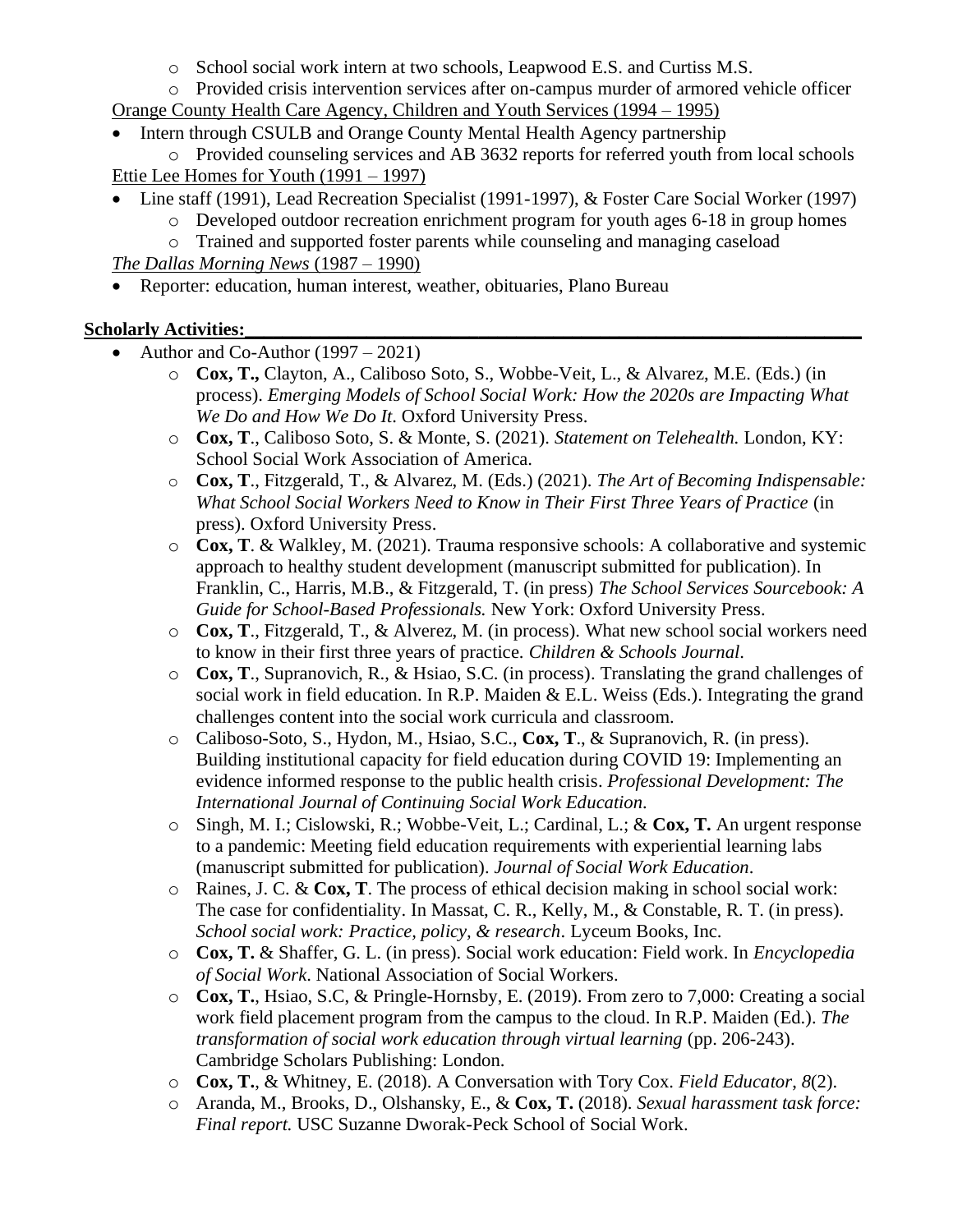- o **Cox, T.** (2018). *Managing Successful Organizational Change for Faculty in Higher Education: An Innovation Study* (Doctoral dissertation, University of Southern California).
- o Villareal Sosa, L, **Cox, T.**, & Alvarez, M. (Eds.) (2016) *School social work: National perspectives on practice in schools.* Oxford University Press: New York.
- o Thompson, A. & **Cox, T.** (2016). Multi-tiered systems of support: Schoolwide evidencebased interventions. In Villarreal Sosa, L., Cox, T. & Alvarez, M. eds. *School social work: National perspectives on practice in schools.* Oxford: New York.
- o Lindsey, B., Smith, K., **Cox, T.**, and Alvarez, M. (2016). The school social work contribution to meeting national standards for social emotional learning. In C.R. Massat, M.S. Kelly, & R. Constable (Eds.), *School Social Work: Practice, Policy, and Research, 8 th Edition* (pp. 175-186). Chicago: Lyceum Books, Inc.
- o Lindsey, B., Smith, K., **Cox, T.**, Kunkel, R., & Alvarez, M. (2016). The school social work contribution to meeting common core standards. In M.S. Kelly, J.C. Raines, S. Stone, & A. Frey (Eds.), *School Social Work: An Evidence-Informed Framework for Practice* (pp. 276-285). New York: Oxford University Press.
- o **Cox, T**. (2016). *Resolution statement on the school social work title.* London, KY: School Social Work Association of America.
- o **Cox, T**. (2016). *Resolution statement on support for grieving students.* London, KY: School Social Work Association of America.
- o **Cox, T**. (2016). *Resolution statement on transgender student rights.* London, KY: School Social Work Association of America.
- o **Cox, T**. (2016). *Resolution statement on trauma-informed schools.* London, KY: School Social Work Association of America.
- o Smith-Maddox, R., Angulo, R., **Cox, T.**, Fitzgerald, T., & Kaplan, C. (2015). *Commitment to racial and social justice.* USC School of Social Work.
- o **Cox, T**. (2015). *Resolution statement on clinical school social work.* London, KY: School Social Work Association of America.
- o **Cox, T**. (2015). *Resolution statement on fair and equitable discipline.* London, KY: School Social Work Association of America.
- o **Cox, T**. (2015). *Resolution statement on multi-tiered systems of support (MTSS).* London, KY: School Social Work Association of America.
- o **Cox, T**. (2015). *Resolution statement on school safety.* London, KY: School Social Work Association of America.
- o Lindsey, B., Smith, K., **Cox, T**., James, M., Alvarez, M., Kunkel, R. (2014). *National Social Emotional Learning Standards for School Social Workers*. School Association of America.
- o Guynes, E., Jackson, M., Mercer, S., & **Cox, T.** (2014). Perspectives on poverty. *Principal*, *March/April 2014*, p. 8-11.
- o **Cox, T.** (2013). Responding to Juanita Tate Campus' student mental health challenges: Needs assessment, review of program, promising practices, and recommendations. Unpublished K-12 consultant report to school leadership. Aspire Inskeep, Slauson, and Tate Academies.
- o **Cox, T.** (2013). Improving educational outcomes for children and youth in foster care. *Children & Schools Journal*, *35*(1), 59-62.
- o **Cox, T. L.** (2013). The challenges of homelessness. *Principal Leadership*, *13*(6), 12-17.
- o Walkley, M., & **Cox, T. L.** (2013). Building trauma-informed schools and communities. *Children & Schools Journal*, *35*(2), 123-126.
- o Wind, L.H, & **Cox, T.** (2011). *New field instructor online certification course*. Unpublished online training. School of Social Work, University of Southern California, Los Angeles. Retrieved from [http://sowkserv4.usc.edu:8080/Training/.](http://sowkserv4.usc.edu:8080/Training/)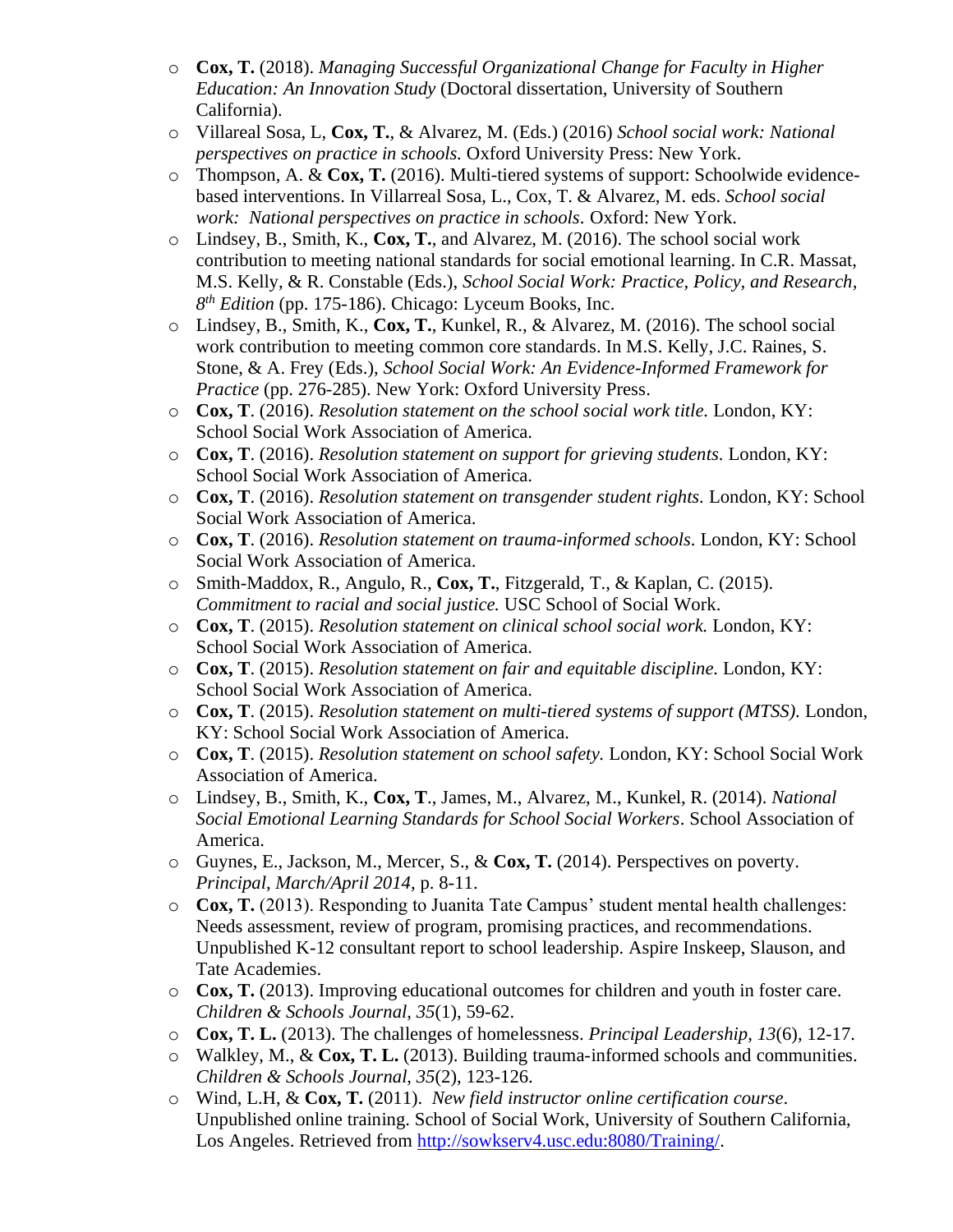- o **Cox, T.** (2009). School social worker confidentiality, consent, and notification. Unpublished manuscript developed for the California Association of School Social Workers (CASSW) website, [www.cassw.net.](http://www.cassw.net/)
- o Blonsky, H.M., **Cox, T.**, & Pennekamp, M. (2007). Comprehensive student learning support services: A California educator's toolkit. California Association of School Social Workers: Pleasant Hill, CA.
- o **Cox, T.** (1997). *Social worker perceptions of school social work* (MSW thesis). California State University, Long Beach: Long Beach, CA.
- Featured on SSWAA website highlighting school social worker professionals
	- o "School Social Worker to School Social Work Educator," by Shercee Barrett (2020)
- Editorial Work
	- o Book review of *Social Anxiety Disorder Workbook for Teens* by Sally Stevens (2020)
	- o Consulting Editor, NASW/Oxford University Press *Encyclopedia of Macro Social Work* (2019-20)
	- o Editorial Board member, NASW's *Children & Schools Journal* (2016 present)
	- o Editor, Trends & Resources, NASW *Children & Schools Journal* (2012 present) ■ Edited  $65+$  scholarly article submissions
	- o Editor, Whole Child International, *University Course Reader*, Module V, Chapters 1-7 (2020)
	- o Article Editor, *International Journal of Educational Research* (2020)
	- o Article Editor, *Social Service Review* (2020-21)
- NASW National Conference Proposal Reviewer (2018)
- Research and Grant Program Leadership
	- o Invited participant, Behavioral Health Workforce Peer Learning Communities. (2020-21)
	- o Co-Principal Investigator, USC's \$3.25 million National Workforce Expansion Scholarship Program for Social Work Students Committed to Behavioral Health in Primary Care: The Primary Care Project (PCP), Health Resources and Services Administration (HRSA) Scholarships for Disadvantaged Students
	- o In-kind contributor (5%), R01 Enhancing Healthcare Provider Well-being, Competence and COVID-19 Responsiveness to Health Disparate and Vulnerable Populations (2020) (in process)
	- o Invited participant, Health Resources and Services Administration (HRSA), Multi-Disciplinary Teams Communities of Practice (2020)
	- o Co-Principal Investigator, What School Social Workers Need in Their First Three Years, research study and book project with one co-PI and two co-editors from the USC Suzanne Dworak-Peck School of Social Work and Southern New Hampshire University (2019-2021)
	- o In-kind contributor (5%), \$1.3 million Coast to Coast Project grant to train MSW students (n=81) to provide prevention, treatment, and recovery services for Opioid Use Disorder (OUD) and Substance Abuse Disorder (SUD) (2019-2022)
	- $\circ$  In-kind contributor (5%), \$1.9 million West Coast Project grant to train MSW students (n=120) to provide integrated behavioral health services to vulnerable populations in medically underserved areas in Alaska, Oregon, Washington, and California (2017-2021)
	- o Principal Investigator, *Managing Successful Organizational Change for Faculty in Higher Education – An Innovation Study*, a mixed-methods qualitative and quantitative study of organizational change and leadership for educational doctorate at USC's Rossier School of Education (2017-2018)
	- o In-kind contributor (5%), \$1.4 million Tri-County Project grant focused on enhancing the education and training of MSW students (n=98) providing improved behavioral health services for transition-age youths who are at risk of mental illness, substance abuse, violence, and suicide in the counties of Los Angeles, Orange, and San Diego (2014-2017)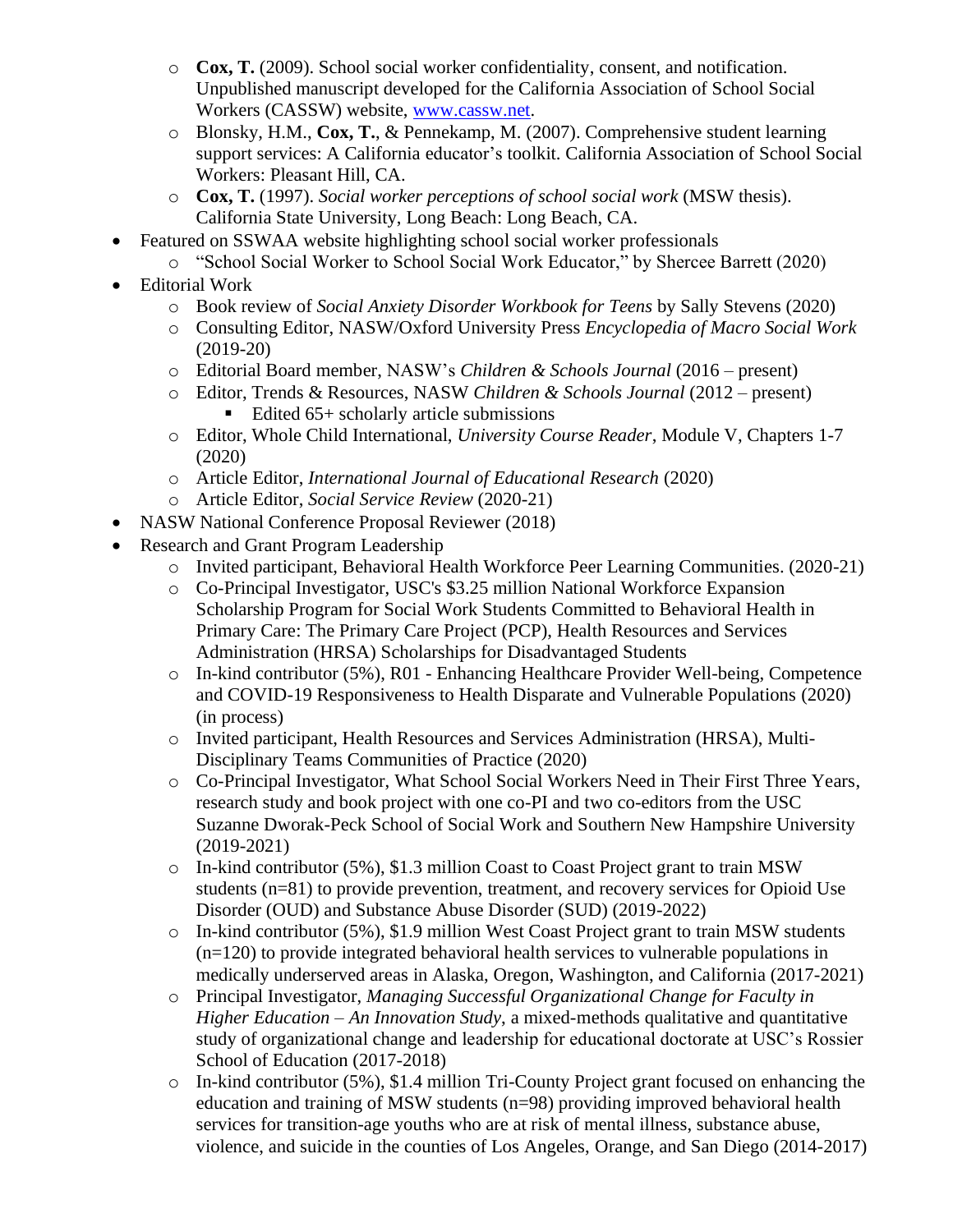- o Principal Investigator, *CSWE Policy Practice in Field Education Initiative*, collaborative project between departments and faculty tracks at USC Suzanne Dworak-Peck School of Social Work (2016-2017)
- o Co-Investigator, *CHAMP (Children's Health and Maintenance Project)* collaborative project between USC School of Social Work, USC Ostrow School of Dentistry, and First 5, LA (2012-2015)
- o Organized and/or collaborated on the writing of four federal counseling grants offered through the Dept. of Education's Office of Safe and Drug-Free Schools (2003-2010)
- o Wrote and received grants from the Target Foundation (2007, 2009)
- o Project Director, *Community Connections Grant (C²)*, Office of Safe and Drug-Free Schools (2003-2007)
- o Wrote and received grant from the California Community Foundation (1997)
- Co-Creator, Field Practicum Syllabi for SOWK 586a, 586b, 686a, & 686b (2011-2013)
	- o Collaborated with Clinical Associate Professor Dr. Elizabeth Phillips, Ph.D., USC School of Social Work
	- o First syllabi for Field Practica within School and one of the first nationally
- Co-Creator of syllabus for new course "Threat Assessment and Management" approved by Curriculum Council to launch in fall, 2018 at USC Suzanne Dworak-Peck School of Social Work (2018)
- Designed two units for SOWK 614 "Social Work Practice in Schools" for course revision (2017)
	- o Scripted, presented, organized roundtables, and filmed lectures for both units for the Virtual Academic Center's course asynchronous material
	- o Course redesign was based on co-edited text referenced above, *School Social Work: National Perspectives on Practice in Schools.*
- Assisted in Writing and Editing Bi-Annual Report for Pupil Personnel Services Credential (PPSC) Program Re-Accreditation (2011-2013)
	- o Assisted USC PPSC Coordinator Prof. Steve Hydon in re-accreditation of PPSC program for the California Commission on Teacher Credentialing (CTC) and the National Council for Accreditation of Teacher Education (NCATE)
	- o Collaboration between USC's School of Social Work and Rossier School of Education

# Additional Higher Education Leadership and Service:

- Facilitation, Participation, and Training in Social Justice and Racial Reconciliation
	- o Equity Now: Unpacking Internal and System Racism training and participant (2020)
	- o USC Race, Equity, & Wellbeing Discussion Groups Series (2020-21)
	- o Be the Bridge participant faith-based nine-month racial reconciliation group (2020-21)
- Faculty Mentor, LeaderShape Institute (2019)
	- o Guided 12 USC students from undergraduate and graduate programs through intense week-long leadership training
- Mentor, Organizational Change & Leadership doctoral students, USC Rossier School of Ed. (2019-present)
- Lead, COBI Fellowship in Social Innovation (2015-2017)
	- o Led team in developing Fellowship, vetting candidates, and executing program
	- o Led two cohorts of 16 students each through 16 Saturday sessions, two Washington, D.C. immersions, and 32 block placement internships
- Administrative Lead, University Consortium of Children & Families (UCCF) (2013-14)
	- o Supervised UCCF Field Coordinator for new public child welfare initiative combining intern placements within child protective services and a community-based organization
	- o Worked with Assessment and Accountability Board to create, implement, and collect evaluative measures designed to analyze effectiveness of initiative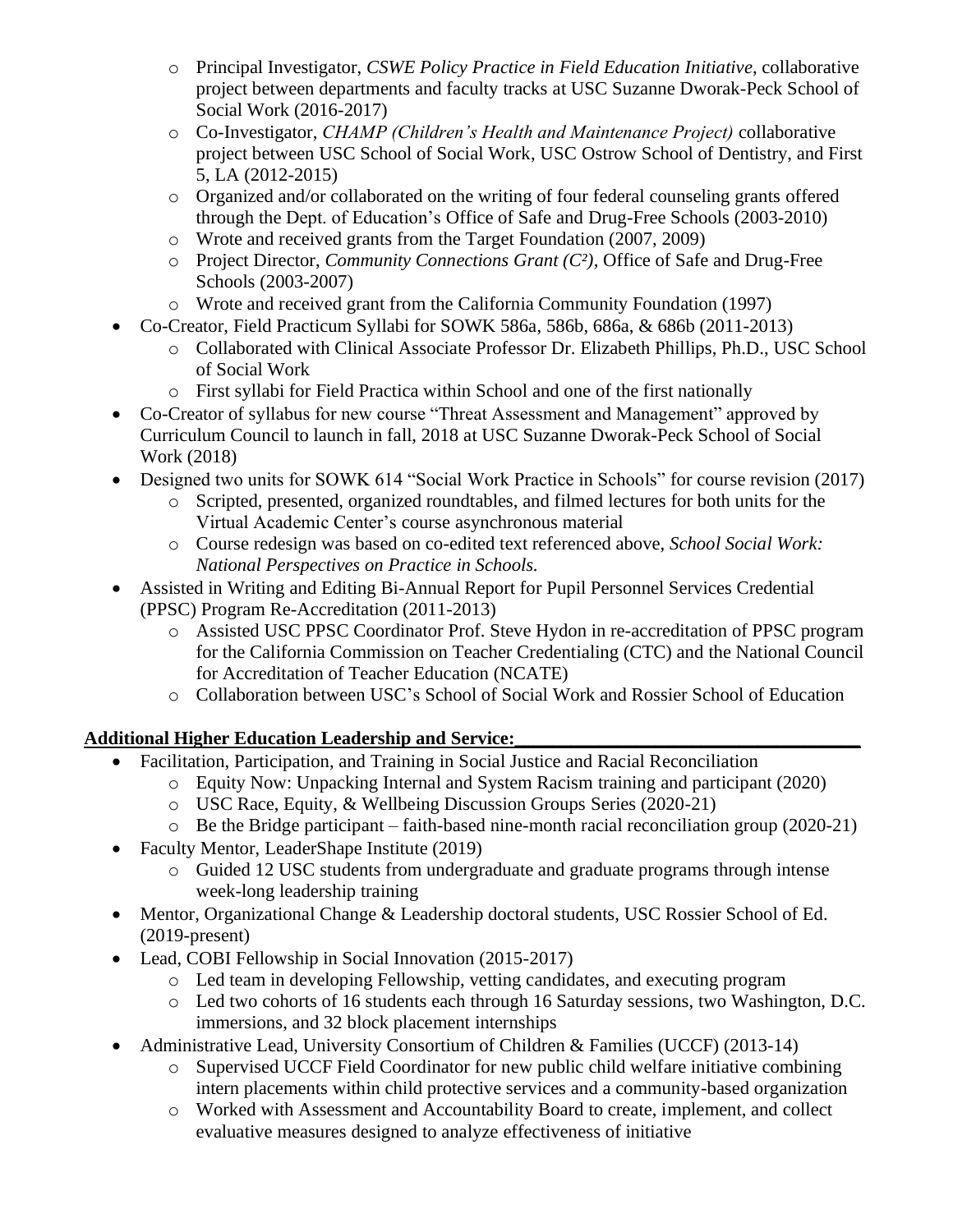- $\circ$  Collaborated with the Dept. of Child & Family Services (DCFS), SHIELDS for Families, and USC Child Welfare Training Center on implementation of program
- Lead Instructor, SOWK 586a and 686a Field Practicum
	- o Co-wrote narrative for Lead Instructor position for SOWK 586a/b & 686a/b (Aug., 2012)
- Co-Developed Innovative Field Placements (2010-2015)
	- o First "Teaching Institution" created with SHIELDs for the Family Training Coordinator Kimberly Medvin and Clinical Associate Professor, Field Education Darlene Woo for 20- 25 students from both on-ground and Virtual Academic Center (2012)
	- o Developed Teaching Institutions GIS Map (2012)
	- o Co-created Children's Health and Maintenance Project (CHAMP) MSW internships, a collaborative First5/LA grant with the USC Ostrow School of Dentistry (2011-15)
		- Co-developed program infrastructure, successfully completed IRB and HIPAA courses, and helped secure external field instructor
	- o Consulted with USC School of Social Work Advancement Office on creation of the Hutto-Patterson Social Work Field Fellows Program in Community Health in collaboration with Ostrow School of Dentistry (2013-14)
	- o Consulted on Veterans' Employment Related Assistance Program (VEAP) grant, a collaboration between the Department of Defense & Community Career Development
		- Utilized Military and Veterans Services sub-concentration interns (2012)
	- o Organized 35 external field instructors (EFIs) for 56 internship placements (2011-15)
	- o Co-organized with Prof. Steve Hydon 20 Foundation Year students as first two cohorts since 2000 to be eligible to earn PPSC (2012-13 & 2013-14)
	- o Collaborated with the John Milner Professor in Child Welfare Jacquelyn McCroskey and community consultants on the development of Magnolia Place Collaborative internships
		- Seven Foundation Year students experienced a group training and joint supervision model amongst the Collaborative's partner agencies (2011-2012)
	- o Co-developed juvenile justice internships at Los Angeles Juvenile Court in Sylmar to work with the Office of the Public Defender and panel attorneys (2013)
		- Replication planned in 19 other Los Angeles County courthouses
- Developed Field Education Department Data Systems (2011-2015)
	- o Created monthly Field Education Placement Report highlighting students in placement for all four on-ground Academic Centers with year-to-year comparisons
	- o Organized USC MSW Student Field Evaluation in online (Qualtrics) format
		- 487 students completed initial survey; now delivered four times annually
	- o Reviewed/analyzed student evaluation results for SOWK 587a and 587b (2011-2012)
		- Committee work on behalf of Curriculum Council
		- Report included quantitative and qualitative results of Field classroom course
- Trained in evidenced-based interventions (EBIs) and became facilitator for School's Field Education EBI Training program for MSW students (2010-2015)
	- o Led circle groups in 12 Motivational Interviewing, three Problem-Solving Therapy, and three Cognitive Behavioral Therapy trainings (2010-2015)
- Internship Placement Development, Coordination, and Liaising
	- o Developed 69 Foundation Year placements where students were placed (2010-2015)
	- o Developed 83 Concentration Year placements; students were placed at 57 of those placements (2010-2015)
	- o Co-developed 49 Non-Traditional Social Work placements with Office of Career and Alumni Services; 32 were utilized as placements (2011-2015)
	- o Helped place 2,126 Foundation Year students in internship placements (2010-2015)
	- o Placed 224 UPC COPA students in second year macro internships (2010-2013)
	- o Placed 73 UPC SW&B students in second-year macro & micro internships (2013-2015)
	- o Field Faculty Liaison for 242 Foundation and Concentration Year students (2010-2021)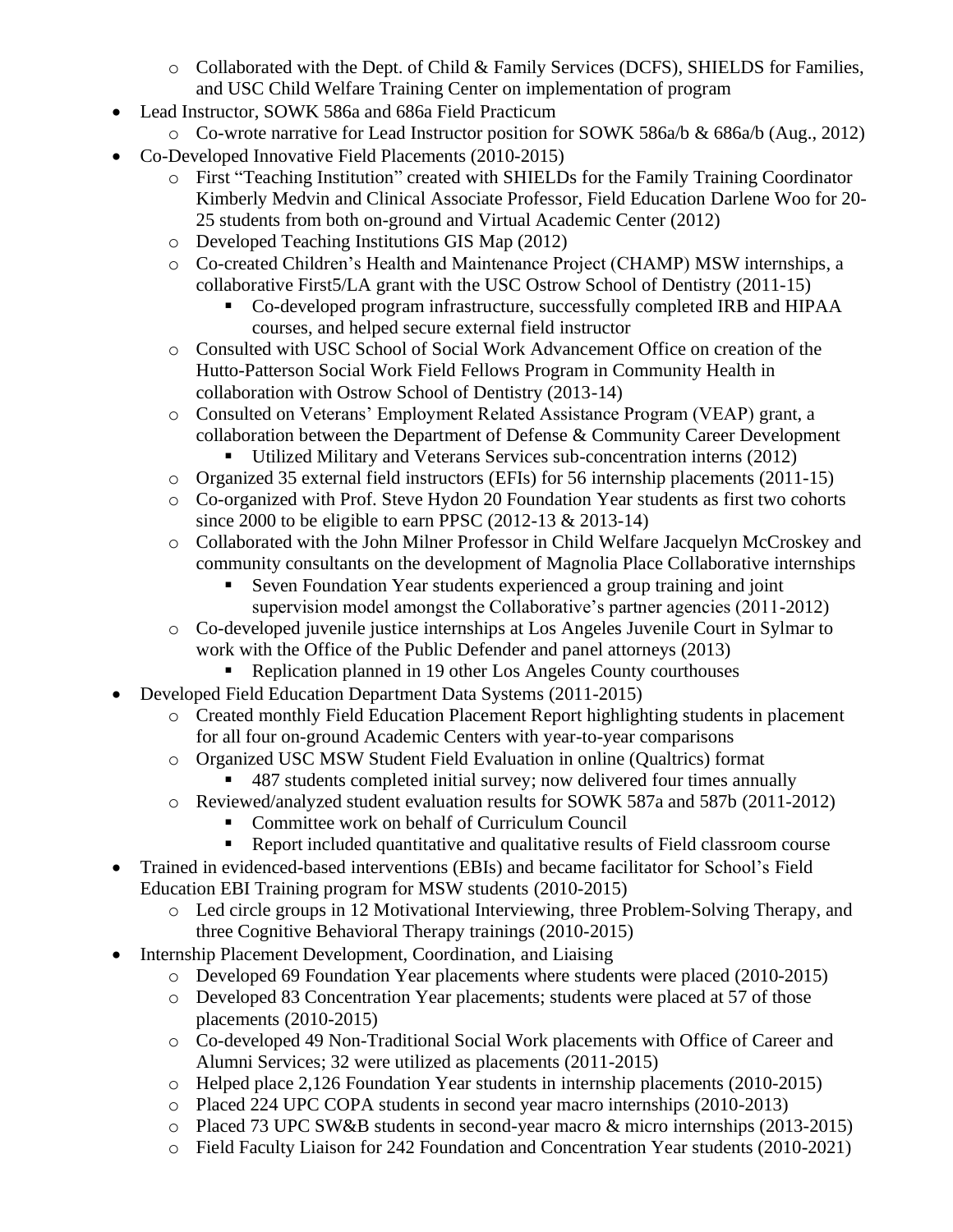# **Faculty Committee and Student Caucus Involvement:**

- Reviewer, Good Neighbor's Campaign pre- and post-COVID-19 applications (2020-21)
- Member, Sports and Social Work Professional Development Work Group (2018-2021)
- Chair, Faculty Promotion Review Committee (2020)
- Member, Student Success Initiative Advisory Council (2019-21)
- Co-Chair, Sexual Harassment Task Force, Steering Committee (2017-2018)
- Application Review Committees, On-Ground and VAC (2010-2018)
- Member, Student Awards Committee (2015-18)
- Member, Faculty Promotion Review Committee (2015)
- Diversity Committee member (2014-2018)
- Co-Chair, Foundation Year Placement Committee (2010-2015)
- Co-Advisor, Men in Social Work Caucus (2011-2014)
- Curriculum Council Field Representative, (2012-2014)
	- o Committee member, Targeted Curriculum Review Committee (2013-14)
- Field Representative, Practice Sequence (2010-2012)
- SOWK 587a/b Curriculum Review Subcommittee (2011-12)
- Co-Organizer, Good Neighbor's Campaign, USC School of Social Work (2011)

### **Awards:** <u>and a set of the set of the set of the set of the set of the set of the set of the set of the set of the set of the set of the set of the set of the set of the set of the set of the set of the set of the set of </u>

- "National Book of the Year Award," School Social Work Association of America (SSWAA) for co-edited text *School Social Work: National Perspectives on Practice in Schools* (2016)
- Award for "Innovative Teaching in Social Work Education" (2016) from SAGE/CSWE
- "Abuse Prevention Award" recipient, (December, 2013) from End Abuse, Long Beach
- Named "Social Worker of the Year" (March, 2010) by NASW-CA, Region I, Long Beach Unit
- "Most Inspirational Professor," 2010, CSULB Department of Social Work
- Honored by Long Beach Pupil Personnel Association in 2007 for mentorship of LBUSD student

# Board of Directors Involvement and Professional Memberships:

# President

• California Association of School Social Workers (CASSW) 2011-2014 Past President

- California Association of School Social Workers (CASSW) 2014-2017 Board Member
- Standards & Practice Chair: School Social Work Association of America (2013-2015)
- Legislative Chair: CASSW (2007-2011)
- Treasurer (2016-present) and CEU Coordinator (2007-2015): End Abuse, Long Beach (Greater Long Beach/South Bay Child Abuse and Domestic Violence Prevention Council) Representative:

• Los Angeles County Community Child Abuse Councils, SPA 8-South Bay (2018-present) Member

- Association of Social Work in Sports (ASWIS)
- California Association of School Social Workers (CASSW)
- Council on Social Work Education (CSWE)
- National Association of Social Worke (NASW)
- School Social Work Association of America (SSWAA)
- Social Work and Distance Education Field Consortium (SWDEFC)

# **Community Service Activities:**

• Co-Organizer, CASSW Summer Preparatory Series on Racial Justice (2020)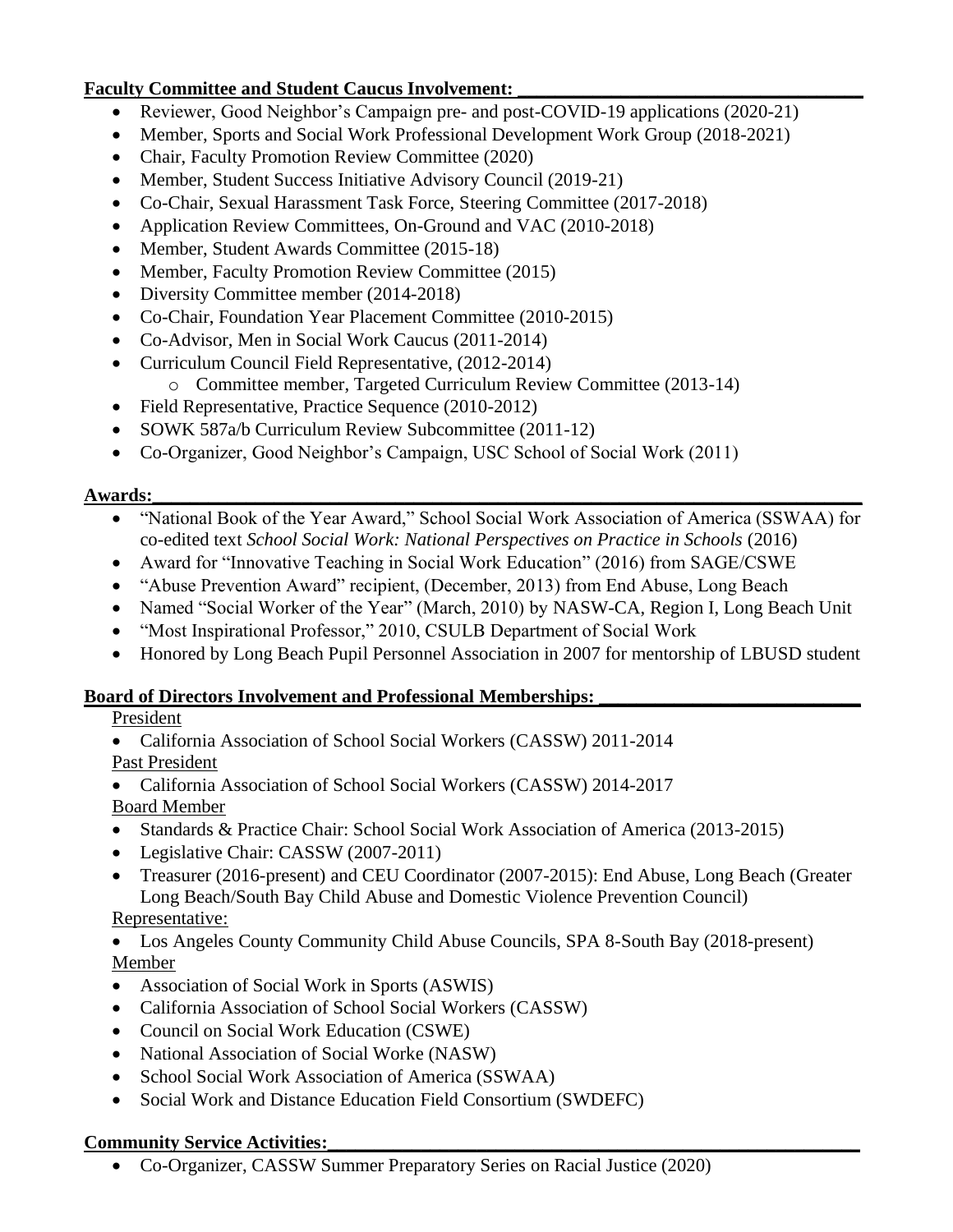- Committee Member: CASSW Region-LA (2005-present), helping to organize workshops on:
	- o "Cutting," "School Social Work Advocacy," "Using Drama to Facilitate Healing," "Innovative Programs Addressing Attendance Issues," "Dropout Prevention"
- Member, *Free OC*: community group addressing human trafficking in Orange County (2015-20)
- Co-Chair and/or Committee Member: CSULB Community Issues Forum (2004-2010)
- Committee Member: DCFS Team Decision Making (TDM) Collaborative (2008-2009)
- Co-organizer of three CASSW state conferences (2007, 2015, & 2018)
- SPARK mentor for three 8<sup>th</sup>-grade students from Inner City Educational Foundation (ICEF) schools (2011-12)
- Group leader: NASW-CA Legislative Lobby Days (2009-2010, 2012)

# **Presentations, 2002-2021:**

- More than 40 different social work topics ranging from attendance improvement, Common Core, law, and ethics, to solution-focused counseling and violence prevention, using data to analyze field education processes, and documentation in the digital age, among others.
	- o 40 Developmental Assets
	- o Attendance
	- o Bullying
	- o Child Abuse Reporting
	- o Collaboration Between Teachers and Support Staff
	- o Common Core
	- o Confidentiality
	- o COBI/SCI Curriculum
	- o COPA/Non-Traditional Social Work
	- o Crisis Intervention
	- o Data-Driven Decision-Making in Field Education
	- o Disaster Response
	- o Diversity, Equity, & Inclusion
	- o Domestic Violence Awareness and Prevention
	- o Ecological Systems Theory
	- o Effective School Supervision
	- o Ethical Recordkeeping in the Internet Age
	- o Families in Crisis
	- o Field Education
	- o Grant Writing
	- o Grief and Loss
	- o Group Process
	- o Homelessness
	- o Innovation
	- o Interagency Collaboration
	- o Law and Ethics
	- o Leadership
	- o Motivation
	- o Online Education
	- o Positive Classroom Management
	- o Praising Children
	- o Raising Emotionally Healthy Children
	- o School Social Work Services
	- o Self-Care
	- o Social-Emotional Learning
	- o Social Justice and Field Placements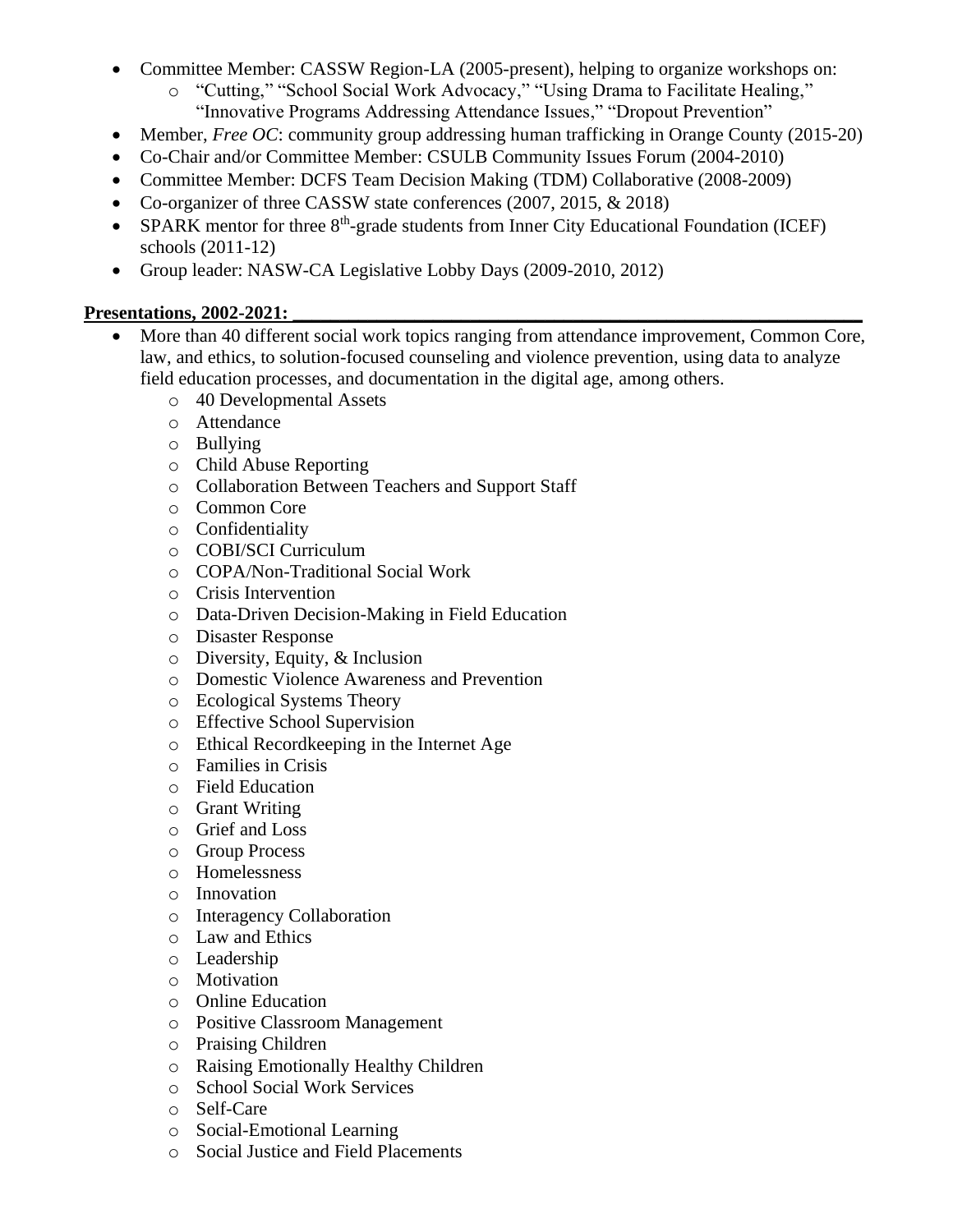- o Social Work as a Career
- o Solution-Focused Counseling
- o Sports and Social Work
- o Starting Your School Social Work Career
- o Suicide Prevention and Intervention
- o Technology and Telehealth
- o Violence Prevention

### **National Conference Presentations**

- Advancing School Mental Health:
	- o *"Boosting student well-being, academic success, and professional sustainability utilizing a 3-tiered approach that integrates social emotional learning and the Common Core State Standards."* Co-presented with LAUSD School Social Workers Cherie Hudson and Sally Stevens, San Diego (2016).
	- o *"21st Century School Social Work: Using a New National SEL Framework to Align Interventions with Common Core."* Co-presented with LAUSD School Social Workers Cherie Hudson and Sally Stevens, New Orleans, LA (2015).
- Association for Social Work in Sports:
	- o *"Peace and Social Justice through Sport: Cultivating the Role of Sport Social Workers."* Co-presentation with Clinical Associate Professors Stacy Kratz and Renee Smith-Maddox, Denver, CO (2019)
- Council on Social Work Education:
	- o *"Living in a Disaster Zone: Making the Connection."* Co-presentation with Regional Directors and Clinical Associate Professors Lisa Wobbe-Veit, Terri Lee, and Ruth Cislowski (2020).
	- o *"Infusing Social Justice into MSW Gatekeeping: Analyzing Student Performance Data to Inform Decisions in Field."* Co-presented with Clinical Associate Professor Kerry Doyle, Denver, CO (2019)
	- o *"Strategies for emphasizing diversity and inclusion in and throughout the MSW curriculum."* Co-presented with five professors from universities across the United States (2019)
	- o *"Achieving Expected Generalist Competency-Based Student Learning Outcomes between Campus-based and Web-based Programs."* Co-presented with Assistant Dean Suh Chen Hsiao, Orlando, FL (2018).
	- o *"Virtual Faculty Inclusion: Changing Culture through Effective Hybrid Meetings."* Copresented with Clinical Associate Professors Renee Smith-Maddox and June Wiley, Orlando, FL (2018).
	- o *"COBI Fellowship in Social Innovation: Teaching MSW students to positively disrupt organizations."* Co-presented with students and professors: Nadia Islam, Diamond Lee, Cheryl Macon-Oliver, Mayra Ramirez, and Melissa Singh, Atlanta, GA (2016).
	- o *"Activating Community & Policy Responses to Homelessness: A Social Change Lab Experience."* Poster presentation co-presented with Clinical Associate Professor Renee Smith-Maddox, Atlanta, GA (2016).
	- o *"Improving the Signature Pedagogy: An Integrative, Comprehensive, and Competency Based Field Education Model."* Co-presented with Clinical Associate Professor Kim Goodman, Atlanta, GA (2012).
- Network for Social Work Managers:
	- o *"Disruptive Leadership: Subverting Social Norms to Affect Systemic Change."* Copresented with Clinical Associate Professors Melissa Singh and Professor of Practice Nadia Islam, San Diego (2018).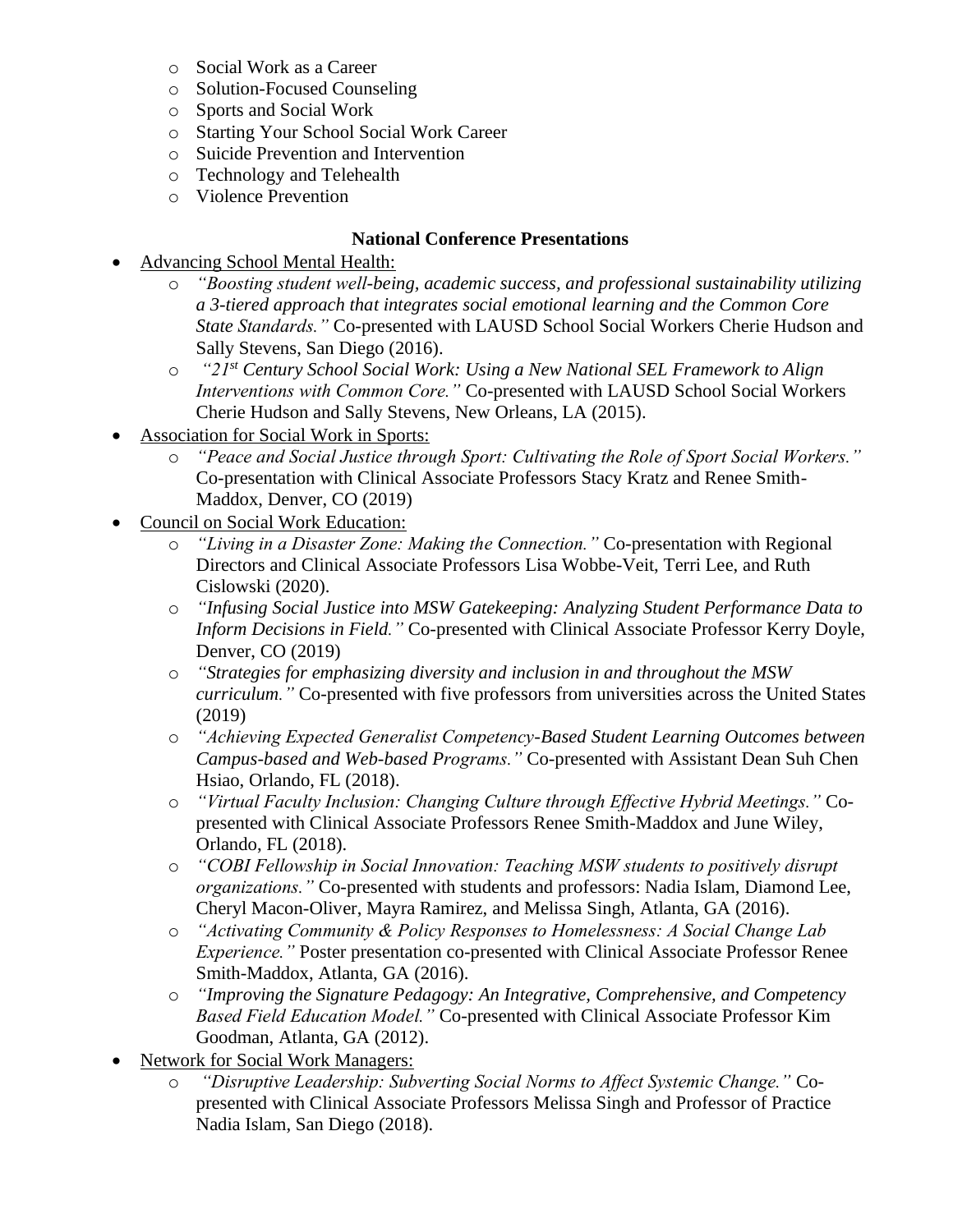- o *"I See You in Me: Building Diverse Teams through Common Values."* Co-presented with Clinical Associate Professors Nikki Cavalier and Darlene Woo, San Diego (2018).
- o *"Lessons Learned: A Toolkit for Handling Board Crises."* Co-presented with EALB President Kim Wee, San Diego (2018).
- o *"Managers as Change Leaders: Effective Models of Human Service Organizational Transformation."* Co-presented with Clinical Professor Murali Nair, Washington, D.C. (2015).
- School Social Work Association of America:
	- o *"Ethical Recordkeeping in the Internet Age."* Co-presented at SSWAA national conference and in two subsequent webinars with Virginia Wesleyan Professor Annette Clayton and Ohio School Social Work Association President Rachel Meffe (2021).
	- o "*Enhancing Student Support and Connection through Telehealth Technologies*." Copresented one recorded and three live webinars to Florida Department of Education School Social Work Division with USC Clinical Associate Professor Lisa Wobbe-Veit, USC Clinical Assistant Professor Sarah Caliboso Soto, and USC Adjunct Faculty Stephen Monte.
	- o *"Delivering Tele-Behavioral Health Services: Strategies and Best Practices."* Copresentation with Clinical Assistant Professor Sarah Caliboso Soto (2020).
	- o *"Ethical Recordkeeping in the Internet Age."* Co-presented with CSU, Monterey Bay Professor Jim Raines, Orlando, FL (2019).
	- o *"Law & Ethics in Social Work Practice in Schools."* Co-presented with USC Clinical Assistant Professor Maria Hu Cordova, San Diego (2017)
	- o *"School Social Work National Standards for Social Emotional Learning."* Co-presented with SSWAA Board Members Michelle Alvarez, Pat Childs, Maureen James, Rebecca Kunkel, Brenda Lindsey, and Kari Smith, Nashville, TN (2015).
	- o "*Being Visible, Viable, and Virtually Impossible to Do Without*." Co-led with LBUSD School Social Workers, Orlando, FL (2007).
	- o "*Crisis Intervention: The Ripple Effect: Lessons Learned & Implications for Prevention*." Co-led with LBUSD School Social Workers, Boston, MA (2003).
- Social Work and Distance Education:
	- o *"Infusing Social Justice into MSW Gatekeeping: Analyzing Student Performance Data to Inform Decisions in Field."* Co-presented with Clinical Associate Professors Danielle Brown, Jill Davis, Umeka Franklin, and Suh Chen Hsiao, San Antonio, TX (2019)

# **School Administrators, School Support Staff, and Community Professionals**

- "*Enhancing Student Support and Connection through Telehealth Technologies*." Co-presented at the California Association of School Social Workers virtual state conference with USC Clinical Associate Professor Lisa Wobbe-Veit, USC Clinical Assistant Professor Sarah Caliboso Soto, and USC Adjunct Faculty Stephen Monte (2021).
- *"Intentional Field Instruction: A Structured Pacing Approach to Improve Youth Outcomes."* American Council on School Social Work (postponed for one year due to COVID-19 from June 2020 to January, 2021).
- *"Ethical Recordkeeping in the Internet Age."* Co-presented at the California Association of School Social Workers with CSU, Monterey Bay Professor Jim Raines, Oakland, CA (2019).
- *"Social Work Practice in Schools: Constructing Your Professional Social Work Identity."* San Diego County Office of Education (April, 2018).
- *"School Social Workers and Inter-professional Teams."* End Abuse, Long Beach (June, 2017).
- *"USC Wellness Committee, Arthritis Foundation Off-Site*." Co-presented with Mireya Chaffee, Dana Point, CA (2015).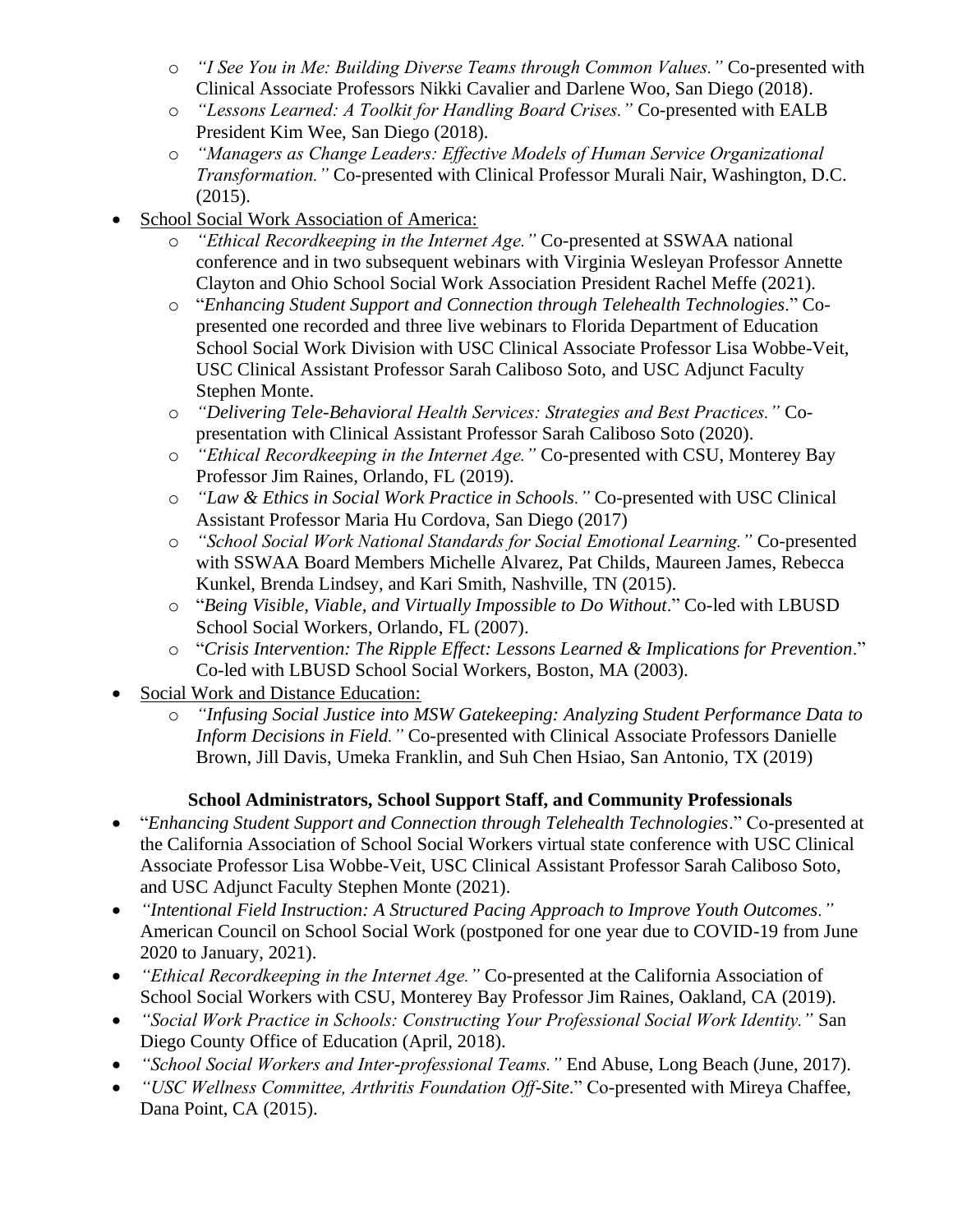- *"Field Instruction with MSW Interns: Expectations, Realities, and Best Practices."* Copresentation with USC Clinical Asst. Prof. Rosemary Alamo, Kaiser Permanente – Orange, Clinical Services Division (July 2013 & 2014).
- *"Proud to be a Social Worker: Building Capacity to Transform You and Your Department."* Copresented with USC Clinical Asst. Prof. Rosemary Alamo, LAC-USC Medical Center Social Work Department (March, 2014).
- "*Expanding Social Work in LA County, California, & the Nation: A Non-Traditional Approach*." East Los Angeles Rotary Club: Tamayo's Restaurant (November, 2011)
- "*1 st and 2nd Year MSW Intern Expectations*." LAUSD Field Instructor's Year-End Field Instructor's Meeting: LAUSD Local District 5 Headquarters (June, 2011).
- "*Self-Care for the Social Worker*." Community Partnership Collaboration: Social Workers from L.A. County's South Bay Region (Jan., 2010). Co-led with LBUSD School Social Worker.
- "*Helping Families and Staff Deal with Loss*." LBUSD: Therapists in the Mobility Therapy Unit (MTU), California Children's Services. Co-led with LBUSD School Social Worker.
- "*Effective School Supervision*." LBUSD: Keller E.S. Administrators, Playground Supervisors, & Cafeteria Supervisors (April, 2009)
- "*Educating Homeless Youth*." End Abuse, Long Beach: Therapists, Social Workers, Police Officers, & other Social Service Professionals (March, 2009). Co-led with LBUSD School Social Worker and City of Long Beach *ChildPlay* Director, Multi-Service Center.
- "*The Roles of School Social Workers*." LBUSD Board of Education: LBUSD Board Building (March, 2005-08). Co-led with LBUSD School Social Workers.
- "*Being Visible, Viable, and Virtually Impossible to Do Without*." California Association of School Social Workers State Conference: Long Beach (Oct., 2007) & California Association of Supervisors of Child Welfare and Attendance (April, 2008). Co-led with LBUSD School Social Workers.
- "*Assisting Students at Risk for Suicide*." LBUSD: Middle School Site-Based Crisis Teams at Long Beach Water Dept. (2002). Co-led with LBUSD School Social Workers.
- "*Child Abuse Reporting: What Mandated Reporters (Like You) Need to Know*." LBUSD: Teachers, Administrators, Counselors, Psychologists, School Social Workers, & Nurses (2002). Co-led with LBUSD School Social Workers.

# **K-12 Students**

- "*Teachers' and Students' Roles in Preventing and Reducing the Impact of Exposure to Violence on Children*." Co-presenter for national Defending Childhood Initiative webinar with Dr. Marleen Wong at Community Health Advocates School, LAUSD (October, 2012).
- "*Social Work as a Career*." LBUSD Middle School Students: Robinson K-8 School (January, 2010); Jefferson Middle School (2008, 2006, 2005).

# **Parents**

- "*Attendance Laws & Responsibilities*." LBUSD Superintendent's Parent Forum (Oct., 2009). Coled with LBUSD School Social Workers & Counselors.
- "*Utilizing School Social Work Services*." LBUSD: Whittier E.S., Coffee with the Principal (Oct., 2006)
- "*Motivating Your Child to Succeed*." LBUSD: Parent Institutes VII, VIII, and IX (April, 2002- 04); Lowell E.S. (May, 2002); CORAL After-School Program, Willard E.S. (June, 2002).

# **Teachers**

- "*Raising Emotionally Healthy Children: The Five Critical Needs of Children*." (Addressed Dr. Gerald Newmark's book by the same title) LBUSD: Head Start (February, 2010). Co-led with MSW Intern.
- "*Attendance Laws & Responsibilities*." LBUSD: Head Start (February, 2010).
- "*Long Beach Families in Crisis*." LBUSD: Head Start (September, 2009). Co-led with Director of DCFS' Lakewood Office.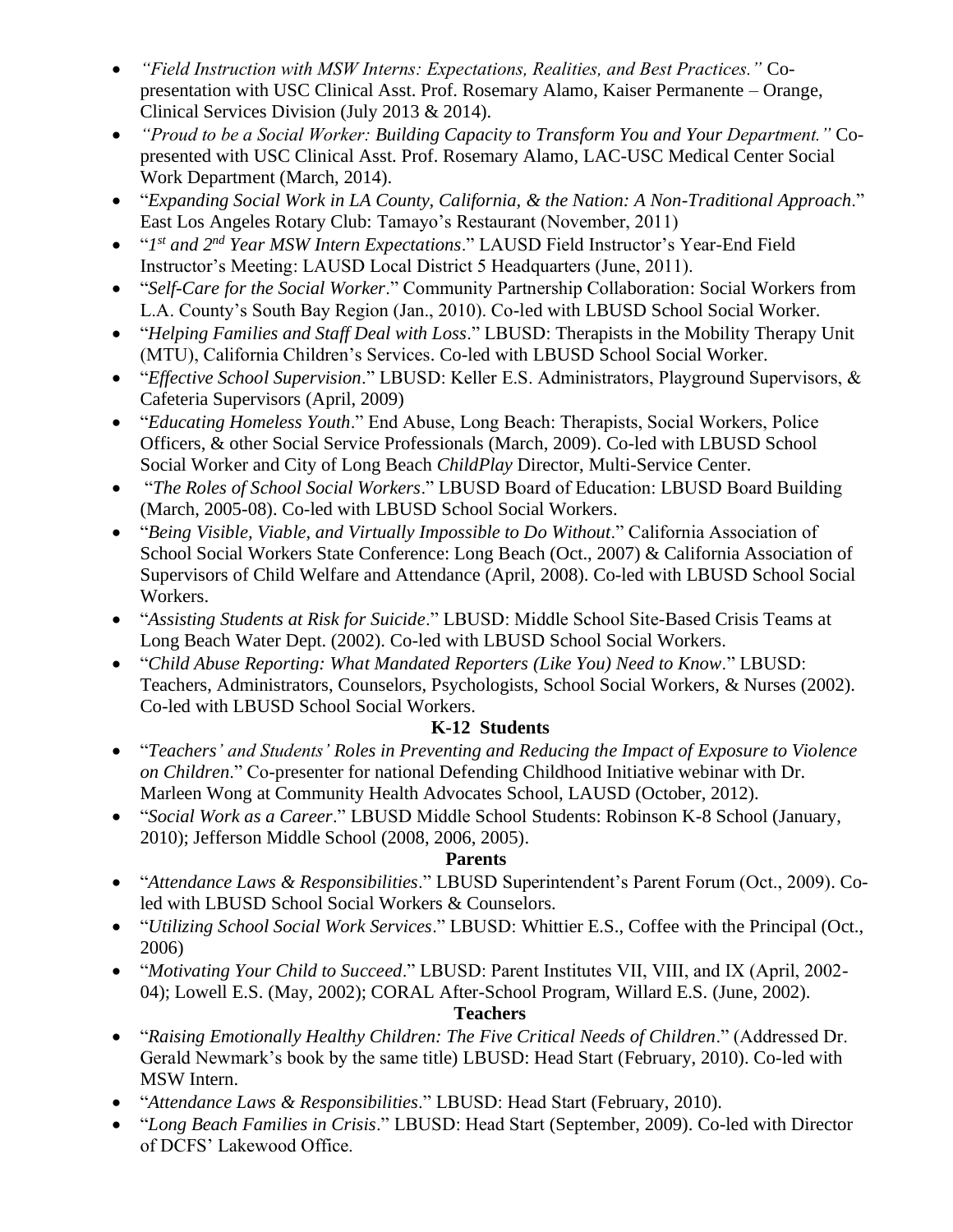- "*CHAMPS: A Proactive and Positive Approach to Classroom Management*." LBUSD: Burbank E.S. (June, 2009). Co-led with Burbank Teacher.
- "*Being Confident about Confidentiality*." LBUSD: Burbank E.S. (April, 2009). Co-led with Burbank School Counselor.
- "*A Focus on Solutions: The Road Less Trampled*." LBUSD: Tucker E.S. (March, 2004); Garfield E.S. and Hudson K-8 (April, 2004). Co-led with LBUSD School Social Workers.

# **University Students**

- *"Law and Ethics in Schools."* CSULB School Social Work/PPSC Students: CSULB (2012- 2020)
- *"Social Work as a Career Choice."* USC Student Information Sessions (2019).
- *"Common Core Standards & School Social Workers: Where Do We Fit In."* ABC Unified School District presentation to social work interns, ABC District Office (2014-2019).
- *"USC MSW Program, Field Education Presentation: New Curriculum."* Student Organization, Suzanne Dworak-Peck School of Social Work (July, 2015).
- *"Leadership and Teamwork: Knowing and Maximizing Our Team's Strengths."* Dean's Leaders/Merit Scholars, USC Faculty Club (May, 2014).
- *"School Social Work Organizations and Associations."* USC School of Social Work video presentation for Virtual Academic Center, SOWK 614 (May, 2012).
- *"The Effects of Poverty, Language and Culture on Education."* LBUSD School Psychology Interns: Student Support Services Administrative Offices (Oct. 20, 2011)
- "*Show Me the Money: Learning How to Write Grants*." LBUSD School Social Work Interns: Riley E.S. (January, 2010). Co-led with LBUSD School Social Worker.
- "*40 Developmental Assets*." LBUSD School Social Work Interns (Nov., 2005-09). Co-led with LBUSD School Social Worker.
- "*Crisis Intervention in Schools*." California State University, Long Beach: Masters-Level Social Work PPSC Students (Nov., 2009).
- "*Ecological Systems Theory: Understanding the Interactions Between Person and Environment*." California State University, Fullerton: Masters-Level Social Work Students (August, 2009).
- "*A Focus on Solutions: The Road Less Trampled*." LBUSD: Riley E.S., MSW Interns (Nov., 2008). Co-led with LBUSD School Social Worker.
- "*Suicide Prevention & Intervention*." California State University, Long Beach: Masters-Level Social Work Students (June, 2007). Co-led with LBUSD School Social Workers.

# Professional License, Credentials or Certifications:

- Licensed Clinical Social Worker (LCSW): Oct. 2003 to present (currently inactive)
- Pupil Personnel Services Credential (PPSC): Aug. 1997 to 2012

# **Training:\_\_\_\_\_\_\_\_\_\_\_\_\_\_\_\_\_\_\_\_\_\_\_\_\_\_\_\_\_\_\_\_\_\_\_\_\_\_\_\_\_\_\_\_\_\_\_\_\_\_\_\_\_\_\_\_\_\_\_\_\_\_\_\_\_\_\_\_\_\_\_\_\_\_\_**

- Completed more than 5,400 hours (about 7 and a half months) of training in child abuse and domestic violence prevention, school social work training hours, continuing education units (CEUs) to renew LCSW, supervised therapeutic activities to meet LCSW requirements, new field instructor training, supervised intern hours to satisfy CSULB MSW requirements, and training in child welfare.
	- o 90 hours (about 4 days) of child abuse and domestic violence prevention training (1998- 2010)
	- o 345 school social work training hours to renew Pupil Personnel Services Credential (1997-2010)
	- o 108 continuing education units (CEUs) to renew LCSW three times (2003-2010)
	- $\circ$  3200 hours (about 4 and a half months) of supervised therapeutic activities to meet LCSW requirements (2000-2003)